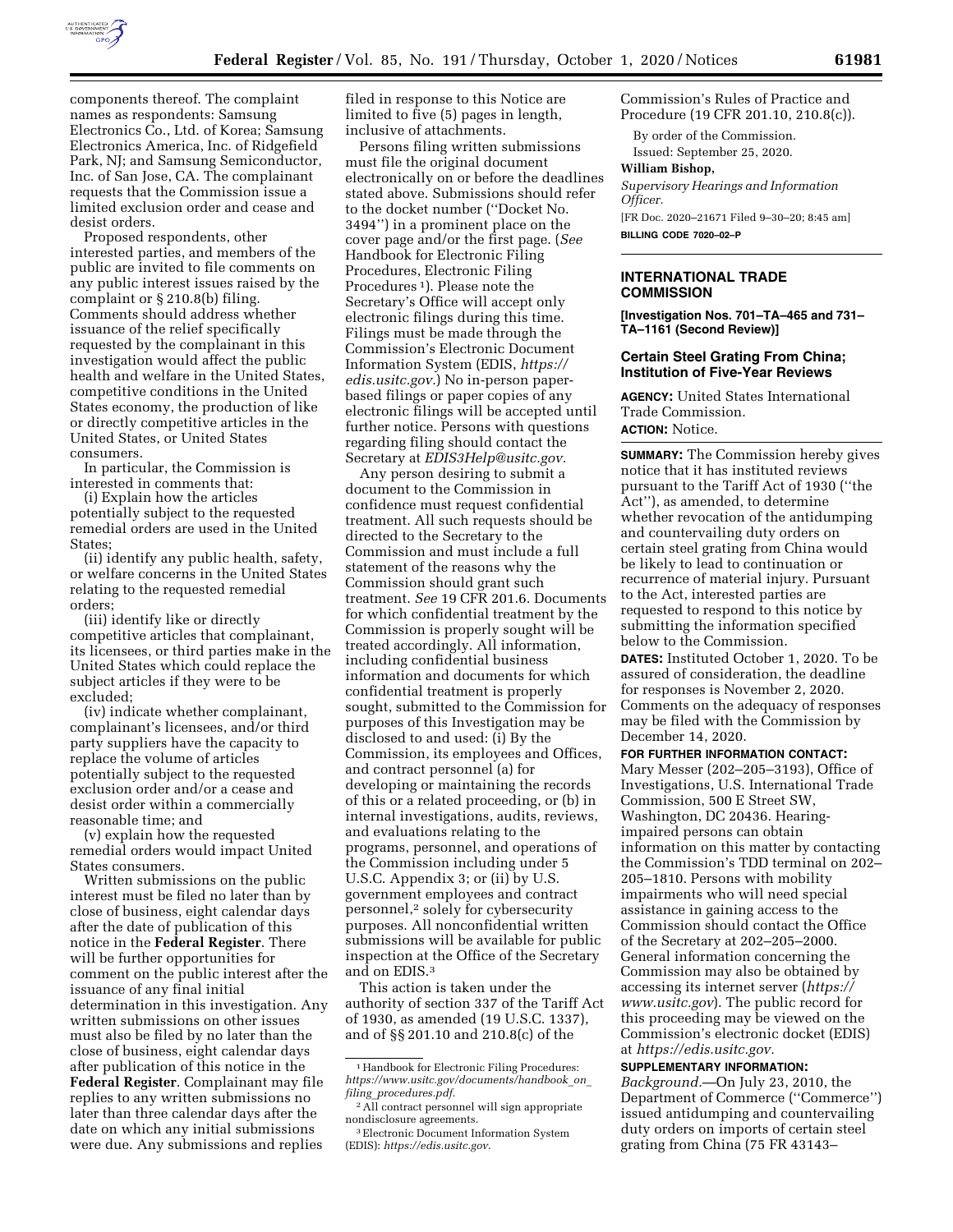43145), as corrected on November 15, 2010 (75 FR 69626). Following first fiveyear reviews by Commerce and the Commission, effective November 12, 2015, Commerce issued a continuation of the antidumping and countervailing duty orders on imports of certain steel grating from China (80 FR 69940). The Commission is now conducting second reviews pursuant to section 751(c) of the Act, as amended (19 U.S.C. 1675(c)), to determine whether revocation of the orders would be likely to lead to continuation or recurrence of material injury to the domestic industry within a reasonably foreseeable time. Provisions concerning the conduct of this proceeding may be found in the Commission's Rules of Practice and Procedure at 19 CFR part 201, subparts A and B, and 19 CFR part 207, subparts A and F. The Commission will assess the adequacy of interested party responses to this notice of institution to determine whether to conduct full or expedited reviews. The Commission's determinations in any expedited reviews will be based on the facts available, which may include information provided in response to this notice.

*Definitions.*—The following definitions apply to these reviews:

(1) *Subject Merchandise* is the class or kind of merchandise that is within the scope of the five-year reviews, as defined by Commerce.

(2) The *Subject Country* in these reviews is China.

(3) The *Domestic Like Product* is the domestically produced product or products which are like, or in the absence of like, most similar in characteristics and uses with, the *Subject Merchandise.* In its original determinations and its expedited first five-year review determinations, the Commission defined a single *Domestic Like Product* as certain steel grating, coextensive with Commerce's scope.

(4) The *Domestic Industry* is the U.S. producers as a whole of the *Domestic Like Product,* or those producers whose collective output of the *Domestic Like Product* constitutes a major proportion of the total domestic production of the product. In its original determinations and its expedited first five-year review determinations, the Commission defined a single *Domestic Industry* as all producers of certain steel grating. Certain Commissioners defined the *Domestic Industry* differently in the original determinations based on their analysis of related party issues.

(5) An *Importer* is any person or firm engaged, either directly or through a parent company or subsidiary, in importing the *Subject Merchandise* into

the United States from a foreign manufacturer or through its selling agent.

*Participation in the proceeding and public service list.*—Persons, including industrial users of the *Subject Merchandise* and, if the merchandise is sold at the retail level, representative consumer organizations, wishing to participate in the proceeding as parties must file an entry of appearance with the Secretary to the Commission, as provided in § 201.11(b)(4) of the Commission's rules, no later than 21 days after publication of this notice in the **Federal Register**. The Secretary will maintain a public service list containing the names and addresses of all persons, or their representatives, who are parties to the proceeding.

Former Commission employees who are seeking to appear in Commission five-year reviews are advised that they may appear in a review even if they participated personally and substantially in the corresponding underlying original investigation or an earlier review of the same underlying investigation. The Commission's designated agency ethics official has advised that a five-year review is not the same particular matter as the underlying original investigation, and a five-year review is not the same particular matter as an earlier review of the same underlying investigation for purposes of 18 U.S.C. 207, the post-employment statute for Federal employees, and Commission rule 201.15(b) (19 CFR 201.15(b)), 79 FR 3246 (Jan. 17, 2014), 73 FR 24609 (May 5, 2008). Consequently, former employees are not required to seek Commission approval to appear in a review under Commission rule 19 CFR 201.15, even if the corresponding underlying original investigation or an earlier review of the same underlying investigation was pending when they were Commission employees. For further ethics advice on this matter, contact Charles Smith, Office of the General Counsel, at 202– 205–3408.

*Limited disclosure of business proprietary information (BPI) under an administrative protective order (APO) and APO service list.*—Pursuant to § 207.7(a) of the Commission's rules, the Secretary will make BPI submitted in this proceeding available to authorized applicants under the APO issued in the proceeding, provided that the application is made no later than 21 days after publication of this notice in the **Federal Register**. Authorized applicants must represent interested parties, as defined in 19 U.S.C. 1677(9), who are parties to the proceeding. A separate service list will be maintained

by the Secretary for those parties authorized to receive BPI under the APO.

*Certification.*—Pursuant to § 207.3 of the Commission's rules, any person submitting information to the Commission in connection with this proceeding must certify that the information is accurate and complete to the best of the submitter's knowledge. In making the certification, the submitter will acknowledge that information submitted in response to this request for information and throughout this proceeding or other proceeding may be disclosed to and used: (i) By the Commission, its employees and Offices, and contract personnel (a) for developing or maintaining the records of this or a related proceeding, or (b) in internal investigations, audits, reviews, and evaluations relating to the programs, personnel, and operations of the Commission including under 5 U.S.C. Appendix 3; or (ii) by U.S. government employees and contract personnel, solely for cybersecurity purposes. All contract personnel will sign appropriate nondisclosure agreements.

*Written submissions.*—Pursuant to § 207.61 of the Commission's rules, each interested party response to this notice must provide the information specified below. The deadline for filing such responses is November 2, 2020. Pursuant to § 207.62(b) of the Commission's rules, eligible parties (as specified in Commission rule 207.62(b)(1)) may also file comments concerning the adequacy of responses to the notice of institution and whether the Commission should conduct expedited or full reviews. The deadline for filing such comments is December 14, 2020. All written submissions must conform with the provisions of § 201.8 of the Commission's rules; any submissions that contain BPI must also conform with the requirements of §§ 201.6, 207.3, and 207.7 of the Commission's rules. The Commission's *Handbook on Filing Procedures,* available on the Commission's website at *[https://](https://www.usitc.gov/documents/handbook_on_filing_procedures.pdf) [www.usitc.gov/documents/handbook](https://www.usitc.gov/documents/handbook_on_filing_procedures.pdf)*\_ *on*\_*filing*\_*[procedures.pdf,](https://www.usitc.gov/documents/handbook_on_filing_procedures.pdf)* elaborates upon the Commission's procedures with respect to filings. Also, in accordance with §§ 201.16(c) and 207.3 of the Commission's rules, each document filed by a party to the proceeding must be served on all other parties to the proceeding (as identified by either the public or APO service list as appropriate), and a certificate of service must accompany the document (if you are not a party to the proceeding you do not need to serve your response).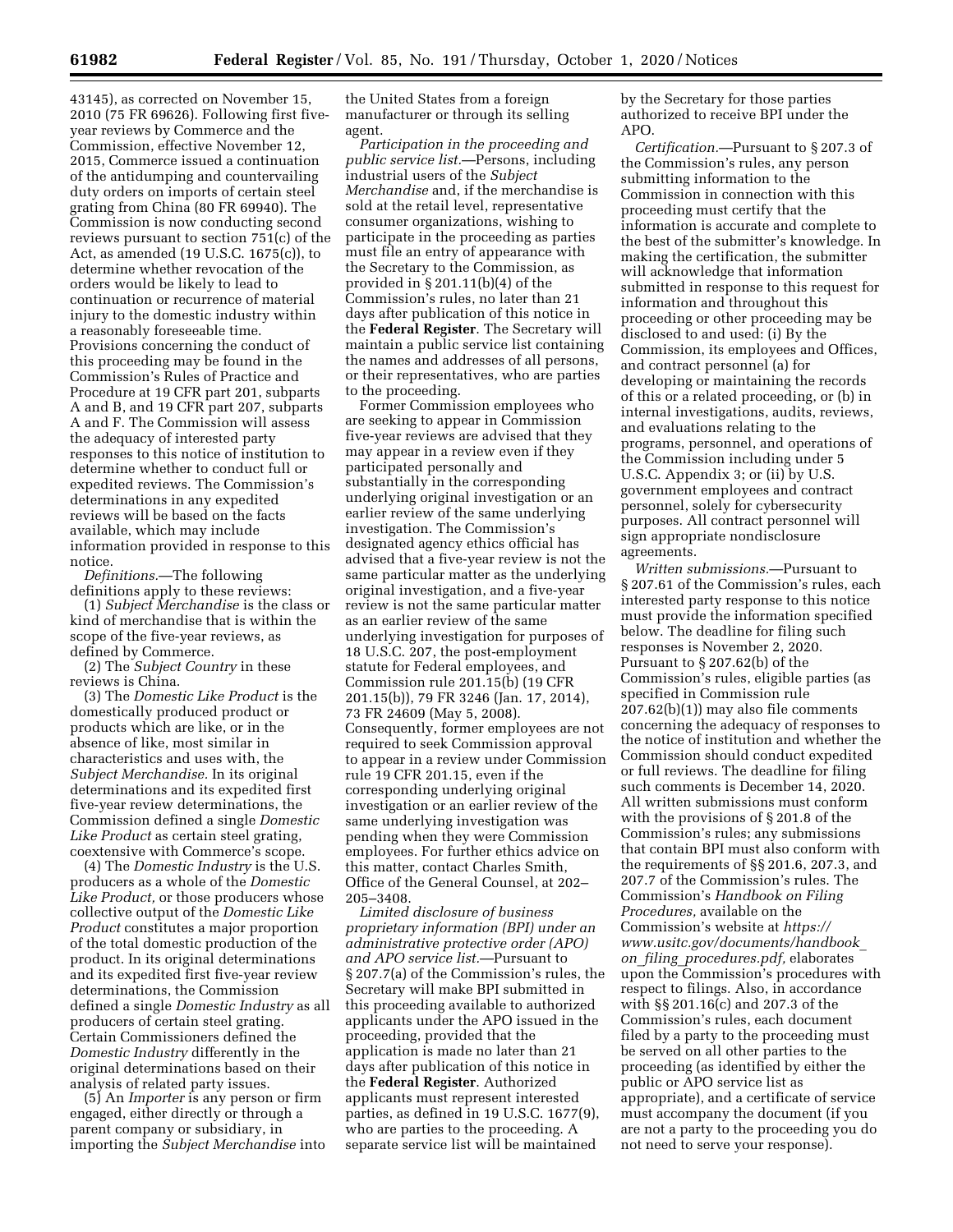Please note the Secretary's Office will accept only electronic filings at this time. Filings must be made through the Commission's Electronic Document Information System (EDIS, *[https://](https://edis.usitc.gov) [edis.usitc.gov](https://edis.usitc.gov)*). No in-person paperbased filings or paper copies of any electronic filings will be accepted until further notice.

No response to this request for information is required if a currently valid Office of Management and Budget (''OMB'') number is not displayed; the OMB number is 3117 0016/USITC No. 20–5–473, expiration date June 30, 2023. Public reporting burden for the request is estimated to average 15 hours per response. Please send comments regarding the accuracy of this burden estimate to the Office of Investigations, U.S. International Trade Commission, 500 E Street SW, Washington, DC 20436.

*Inability to provide requested information.*—Pursuant to § 207.61(c) of the Commission's rules, any interested party that cannot furnish the information requested by this notice in the requested form and manner shall notify the Commission at the earliest possible time, provide a full explanation of why it cannot provide the requested information, and indicate alternative forms in which it can provide equivalent information. If an interested party does not provide this notification (or the Commission finds the explanation provided in the notification inadequate) and fails to provide a complete response to this notice, the Commission may take an adverse inference against the party pursuant to § 776(b) of the Act (19 U.S.C. 1677e(b)) in making its determinations in the reviews.

*Information to be Provided in Response to This Notice of Institution:*  As used below, the term ''firm'' includes any related firms.

(1) The name and address of your firm or entity (including World Wide Web address) and name, telephone number, fax number, and Email address of the certifying official.

(2) A statement indicating whether your firm/entity is an interested party under 19 U.S.C. 1677(9) and if so, how, including whether your firm/entity is a U.S. producer of the *Domestic Like Product,* a U.S. union or worker group, a U.S. importer of the *Subject Merchandi*se, a foreign producer or exporter of the *Subject Merchandise,* a U.S. or foreign trade or business association (a majority of whose members are interested parties under the statute), or another interested party (including an explanation). If you are a union/worker group or trade/business

association, identify the firms in which your workers are employed or which are members of your association.

(3) A statement indicating whether your firm/entity is willing to participate in this proceeding by providing information requested by the Commission.

(4) A statement of the likely effects of the revocation of the antidumping and countervailing duty orders on the *Domestic Industry* in general and/or your firm/entity specifically. In your response, please discuss the various factors specified in section 752(a) of the Act (19 U.S.C. 1675a(a)) including the likely volume of subject imports, likely price effects of subject imports, and likely impact of imports of *Subject Merchandise* on the *Domestic Industry.* 

(5) A list of all known and currently operating U.S. producers of the *Domestic Like Product.* Identify any known related parties and the nature of the relationship as defined in section 771(4)(B) of the Act (19 U.S.C. 1677(4)(B)).

(6) A list of all known and currently operating U.S. importers of the *Subject Merchandise* and producers of the *Subject Merchandise* in the *Subject Country* that currently export or have exported *Subject Merchandise* to the United States or other countries after 2014.

(7) A list of 3–5 leading purchasers in the U.S. market for the *Domestic Like Product* and the *Subject Merchandise*  (including street address, World Wide Web address, and the name, telephone number, fax number, and Email address of a responsible official at each firm).

(8) A list of known sources of information on national or regional prices for the *Domestic Like Product* or the *Subject Merchandise* in the U.S. or other markets.

(9) If you are a U.S. producer of the *Domestic Like Product,* provide the following information on your firm's operations on that product during calendar year 2019, except as noted (report quantity data in kilograms and value data in U.S. dollars, f.o.b. plant). If you are a union/worker group or trade/business association, provide the information, on an aggregate basis, for the firms in which your workers are employed/which are members of your association.

(a) Production (quantity) and, if known, an estimate of the percentage of total U.S. production of the *Domestic Like Product* accounted for by your firm's(s') production;

(b) Capacity (quantity) of your firm to produce the *Domestic Like Product* (that is, the level of production that your establishment(s) could reasonably have

expected to attain during the year, assuming normal operating conditions (using equipment and machinery in place and ready to operate), normal operating levels (hours per week/weeks per year), time for downtime, maintenance, repair, and cleanup, and a typical or representative product mix);

(c) the quantity and value of U.S. commercial shipments of the *Domestic*  Like Product produced in your U.S. plant(s);

(d) the quantity and value of U.S. internal consumption/company transfers of the *Domestic Like Product*  produced in your U.S. plant(s); and

(e) the value of (i) net sales, (ii) cost of goods sold (COGS), (iii) gross profit, (iv) selling, general and administrative (SG&A) expenses, and (v) operating income of the *Domestic Like Product*  produced in your U.S. plant(s) (include both U.S. and export commercial sales, internal consumption, and company transfers) for your most recently completed fiscal year (identify the date on which your fiscal year ends).

(10) If you are a U.S. importer or a trade/business association of U.S. importers of the *Subject Merchandise*  from the *Subject Country,* provide the following information on your firm's(s') operations on that product during calendar year 2019 (report quantity data in kilograms and value data in U.S. dollars). If you are a trade/business association, provide the information, on an aggregate basis, for the firms which are members of your association.

(a) The quantity and value (landed, duty-paid but not including antidumping or countervailing duties) of U.S. imports and, if known, an estimate of the percentage of total U.S. imports of *Subject Merchandise* from the *Subject Country* accounted for by your firm's(s') imports;

(b) the quantity and value (f.o.b. U.S. port, including antidumping and/or countervailing duties) of U.S. commercial shipments of *Subject Merchandise* imported from the *Subject Country;* and

(c) the quantity and value (f.o.b. U.S. port, including antidumping and/or countervailing duties) of U.S. internal consumption/company transfers of *Subject Merchandise* imported from the *Subject Country.* 

(11) If you are a producer, an exporter, or a trade/business association of producers or exporters of the *Subject Merchandise* in the *Subject Country,*  provide the following information on your firm's(s') operations on that product during calendar year 2019 (report quantity data in kilograms and value data in U.S. dollars, landed and duty-paid at the U.S. port but not